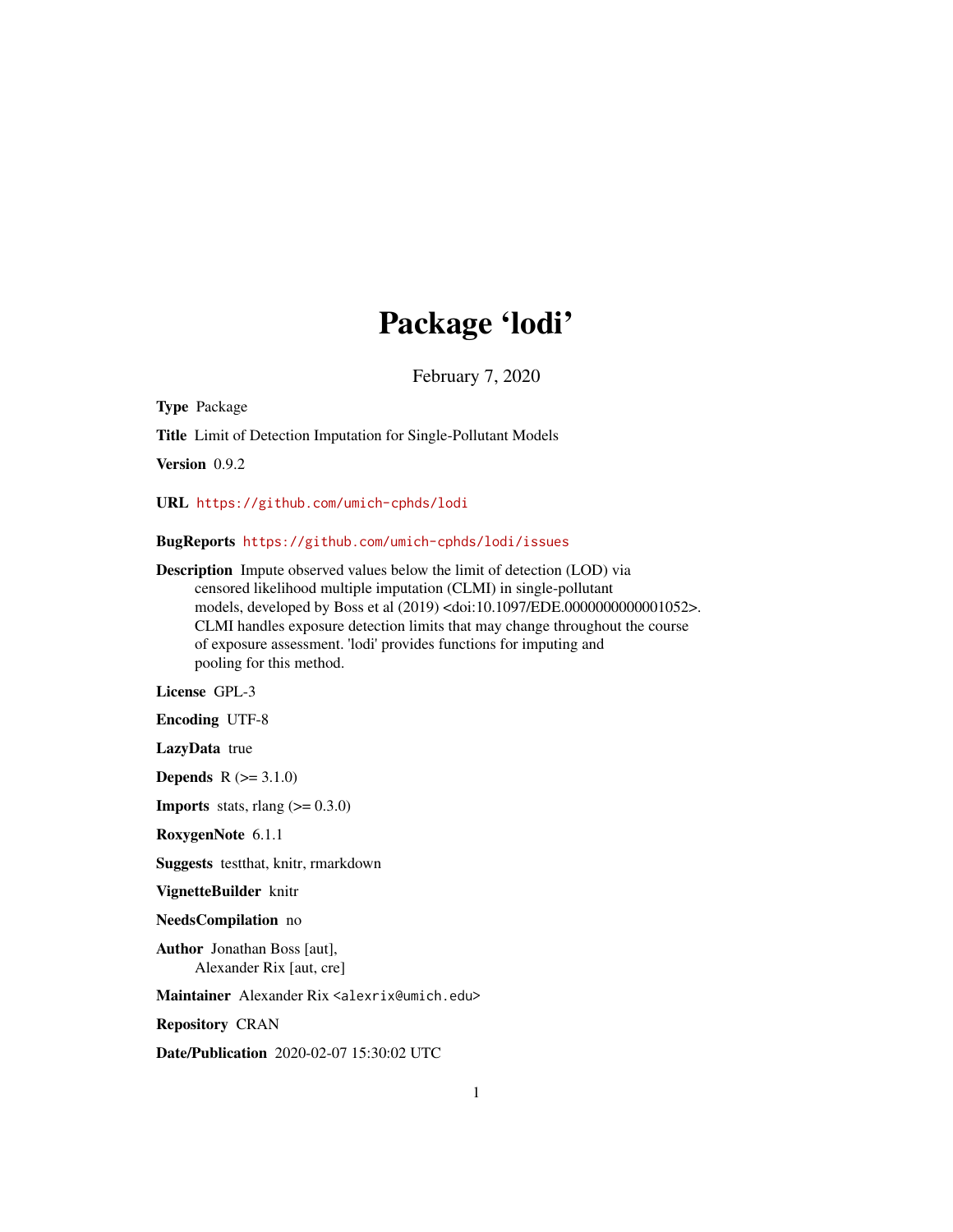### <span id="page-1-0"></span>R topics documented:

| Index |  |  |  |  |  |  |  |  |  |  |  |  |  |  |  |  |  |  |  |  |  |  |
|-------|--|--|--|--|--|--|--|--|--|--|--|--|--|--|--|--|--|--|--|--|--|--|
|       |  |  |  |  |  |  |  |  |  |  |  |  |  |  |  |  |  |  |  |  |  |  |
|       |  |  |  |  |  |  |  |  |  |  |  |  |  |  |  |  |  |  |  |  |  |  |
|       |  |  |  |  |  |  |  |  |  |  |  |  |  |  |  |  |  |  |  |  |  |  |
|       |  |  |  |  |  |  |  |  |  |  |  |  |  |  |  |  |  |  |  |  |  |  |
|       |  |  |  |  |  |  |  |  |  |  |  |  |  |  |  |  |  |  |  |  |  |  |

clmi *Censored Likelihood Multiple Imputation*

#### **Description**

This function performs censored likelihood multiple imputation for single-pollutant models where the pollutant of interest is subject to varying detection limits across batches (this function will also work if there is only one distinct detection limit). The function outputs a list containing the imputed datasets and details regarding the imputation procedure (i.e., number of imputed dataset, covariates used to impute the non-detects, etc).

#### Usage

clmi(formula, df, lod, seed, n.imps = 5, verbose = FALSE)

#### Arguments

| formula   | A formula in the form of exposure $\sim$ outcome + covariates. That is, the first<br>variable on the right hand side of formula should be the outcome of interest. |
|-----------|--------------------------------------------------------------------------------------------------------------------------------------------------------------------|
| df        | A data.frame with exposure, outcome and covariates.                                                                                                                |
| 1od       | Name of limit of detection variable in df.                                                                                                                         |
| seed      | For reproducability.                                                                                                                                               |
| $n.$ imps | Number of datasets to impute. Default is 5.                                                                                                                        |
| verbose   | If TRUE, clmi prints out useful debugging information while running. Default is<br>FALSE.                                                                          |

#### Details

clmi is somewhat picky regarding the formula parameter. It tries to infer what transformation you'd like to apply to the exposure you are imputing, what the exposure is, and what the outcome is. It attempts to check to make sure that everything is working correctly, but it can fail. Roughly, the rules are:

- The left hand side of formula should be the exposure you are trying to impute.
- The exposure may be optionally wrapped in a univariate transformation function. If the transformation function is not univariate, you ought to get an error about a "complicated" transformation.
- The first variable on the right hand side of formula should be your outcome of interest.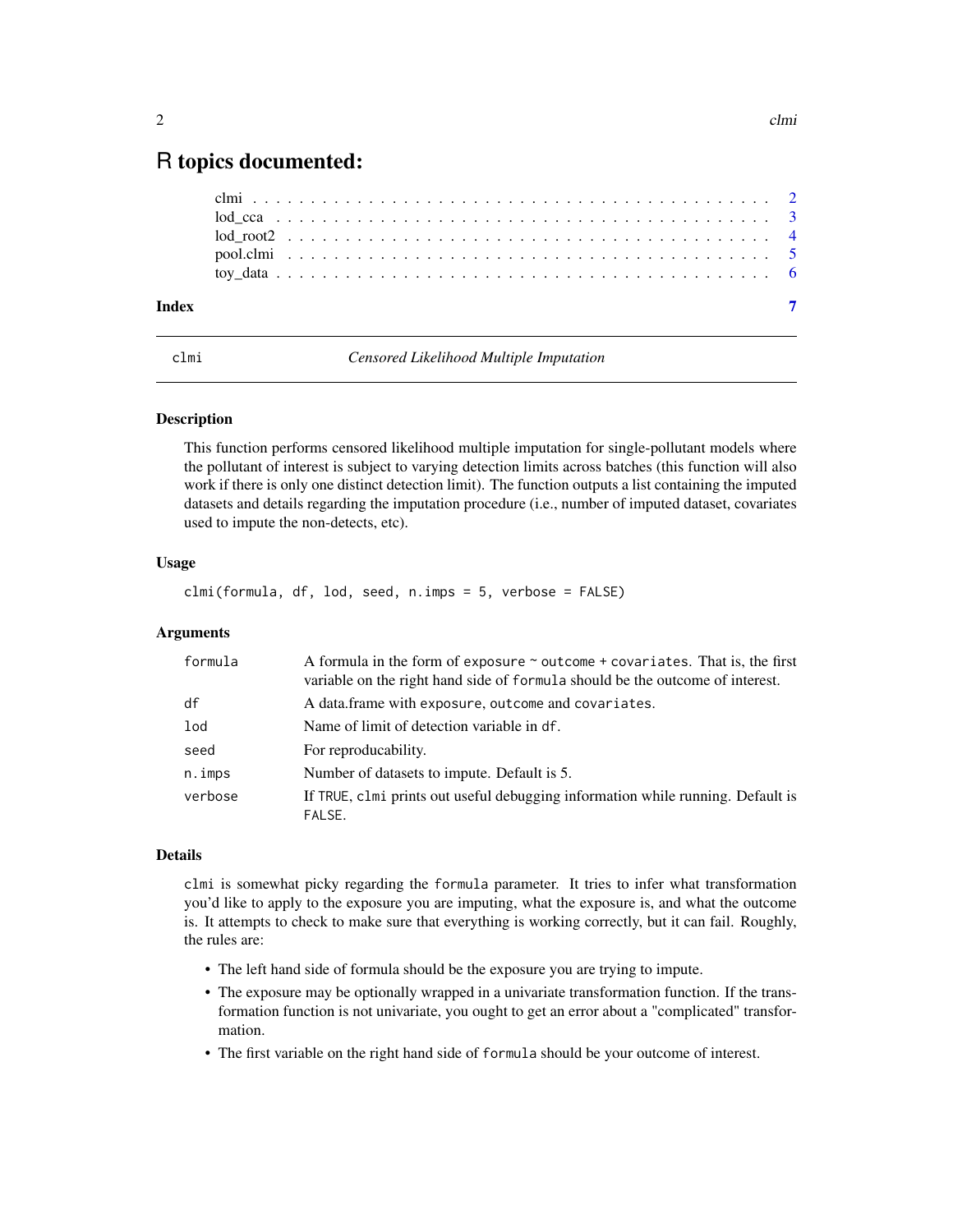#### <span id="page-2-0"></span>lod\_cca 3

#### Note

- clmi only supports categorical variables that are numeric, (i.e., not factors or characters). You can use the model.matrix function to convert a data frame with factors to a numeric design matrix and subsequently convert that matrix back into a data frame using as  $data$ . frame.
- If you get the error message "L-BFGS-B needs finite values of 'fn'", try normalising your data.

#### References

Boss J, Mukherjee B, Ferguson KK, et al. Estimating outcome-exposure associations when exposure biomarker detection limits vary across batches. Epidemiology. 2019;30(5):746-755. [10.1097/EDE.0000000000001052](https://doi.org/10.1097/EDE.0000000000001052)

#### Examples

library(lodi)

```
# Note that the outcome of interest is the first variable on the right hand
# side of the formula.
clmi.out <- clmi(poll ~ case_cntrl + smoking + gender, toy_data, lod, 1)
# you can specify a transformation to the exposure in the formula
```
clmi.out  $\le$  clmi(log(poll)  $\sim$  case\_cntrl + smoking + gender, toy\_data, lod, 1)

lod\_cca *Single pollutant complete case analysis.*

#### Description

lod\_cca is a helper function that does complete case analysis for single pollutant models. The function can be used to compare with clmi.

#### Usage

lod\_cca(formula, df, type)

#### Arguments

| formula | A R formula in the form outcome $\sim$ exposure + covariates.                  |
|---------|--------------------------------------------------------------------------------|
| df      | A data frame that contains the variables formula references.                   |
| type    | The type of regression to perform. Acceptable options are linear and logistic. |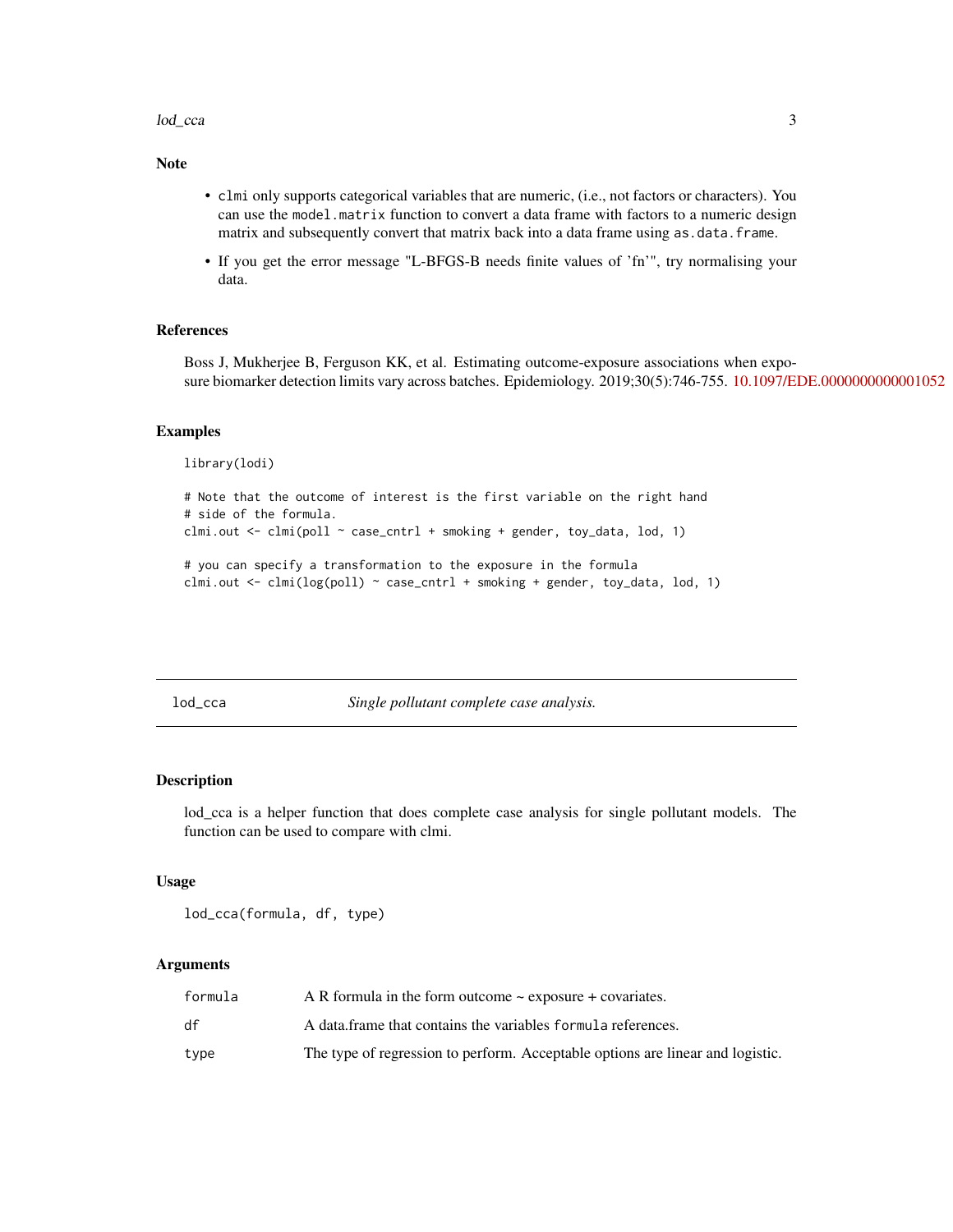#### Examples

```
library(lodi)
# load lodi's toy data
data("toy_data")
x \le lod_cca(case_cntrl \sim poll + smoking + gender, toy_data, logistic)
# see the fit model
x$model
```
lod\_root2 *Single pollutant* sqrt(2) *imputation.*

#### Description

lod\_root2 is a helper function that performs single imputation with  $\text{lod }$  / sqrt(2), a common ad hoc approach used in single-pollutant modeling. The function can be used to compare with clmi.

#### Usage

lod\_root2(formula, df, lod, type)

#### Arguments

| formula           | A R formula in the form outcome $\sim$ exposure + covariates.                  |
|-------------------|--------------------------------------------------------------------------------|
| df                | A data frame that contains the variables formula references.                   |
| $_{\textrm{lod}}$ | Name of the limit of detection variable.                                       |
| type              | The type of regression to perform. Acceptable options are linear and logistic. |

#### Note

Depending on the transformation used, a "Complicated transformation" error may occur. For example, the transformation  $a \times e$  xposure will cause an error. In this case, define a transformation function as f <-function(exposure) a \* exposure and use f in your formula. This technical limitation is unavoidable at the moment.

#### Examples

```
# load lodi's toy data
library(lodi)
data("toy_data")
lodi.out <- lod_root2(case_cntrl ~ poll + smoking + gender, toy_data, lod,
                        logistic)
# see the fit model
lodi.out$model
# we can log transform poll to make it normally distributed
lodi.out <- lod_root2(case_cntrl ~ log(poll) + smoking + gender, toy_data,
                        lod, logistic)
lodi.out$model
```
<span id="page-3-0"></span>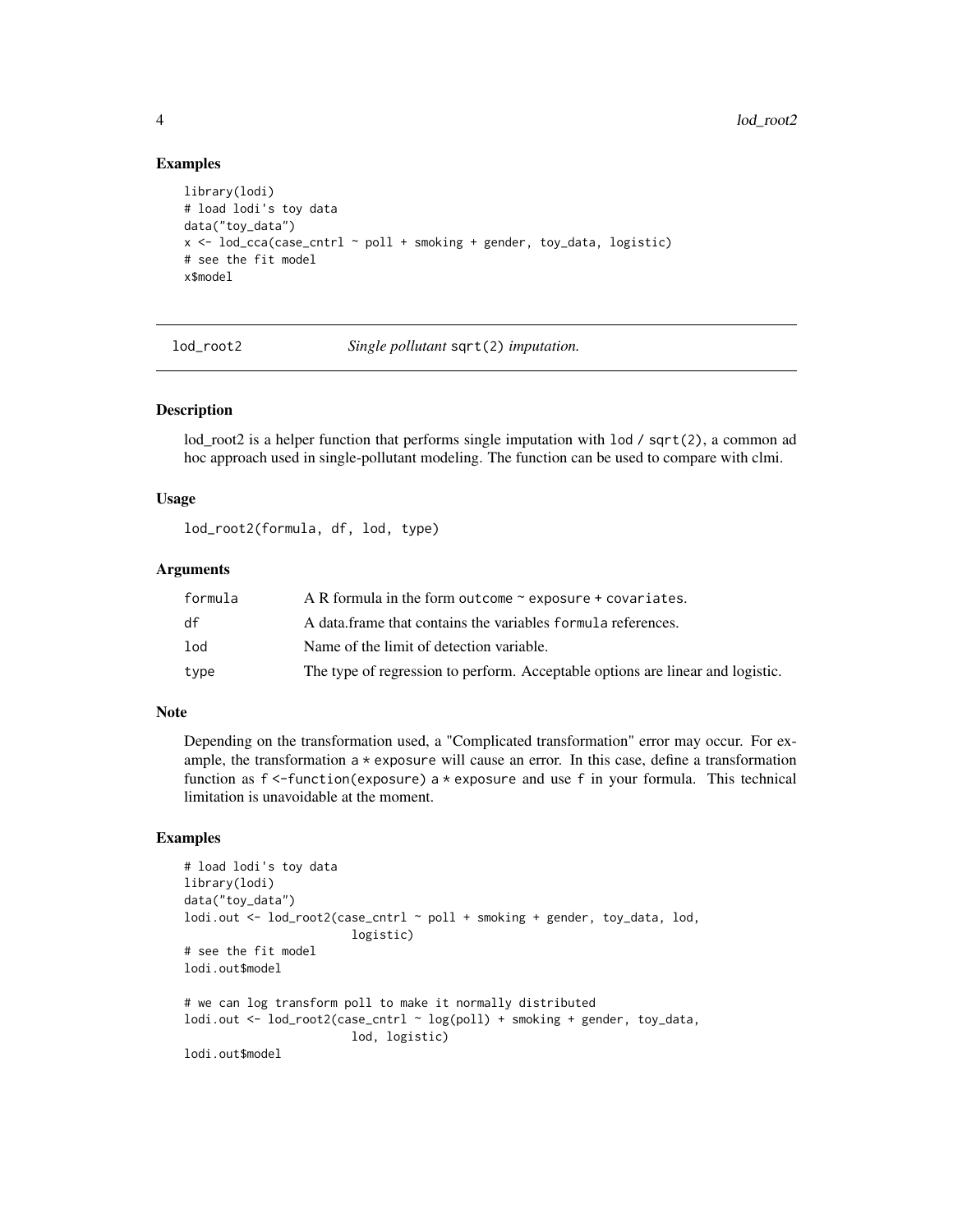#### <span id="page-4-0"></span>pool.clmi 5

```
# transforming the exposure results in a new column being added to data,
# representing the transformed lod.
head(lodi.out$data)
# You can even define your own transformation functions and use them
f \leftarrow function(x) exp(sqrt(x))lodi.out <- lod_root2(case_cntrl ~ f(poll) + smoking + gender, toy_data, lod,
                        logistic)
head(lodi.out$data)
```

```
pool.clmi Calculate pooled estimates from clmi.out objects using Rubin's rules
```
#### Description

Calculate pooled estimates from clmi.out objects using Rubin's rules

#### Usage

pool.clmi(formula, clmi.out, type)

#### Arguments

| formula  | Formula to fit. Exposure variable should end in _transform_imputed. |
|----------|---------------------------------------------------------------------|
| clmi.out | An object generated by clmi.                                        |
| type     | Type of regression to pool. Valid types are logistic and linear.    |

#### Examples

```
# continue example from clmi
# fit model on imputed data and pool results
library(lodi)
data("toy_data")
clmi.out \le clmi(log(poll) \le case_cntrl + smoking + gender, toy_data, lod, 1)
results <- pool.clmi(case_cntrl ~ poll_transform_imputed + smoking, clmi.out,
                       logistic)
```
results\$output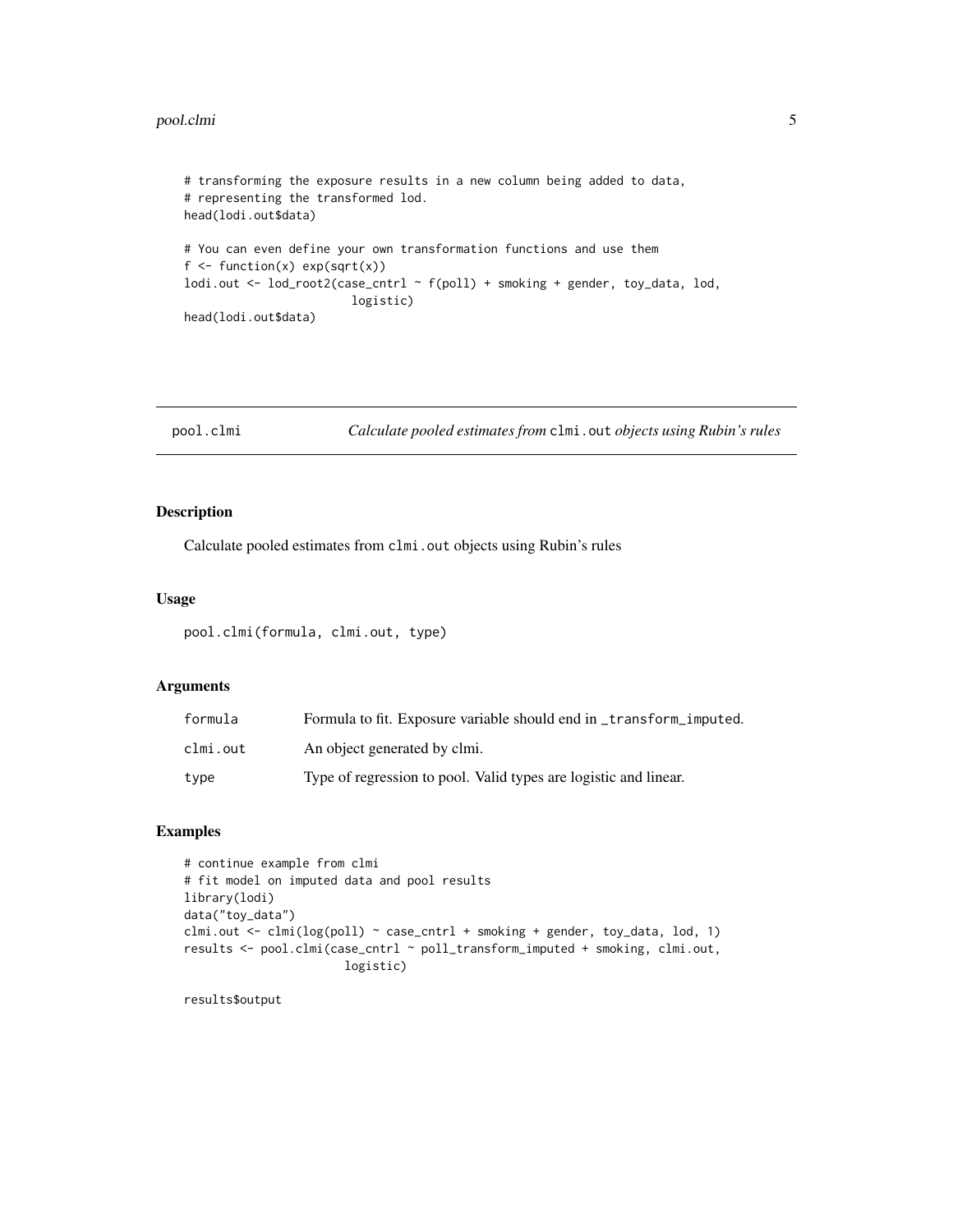<span id="page-5-0"></span>

#### Description

Synthetic toy data for clmi

#### Usage

toy\_data

#### Format

A data.frame with 100 observations on 6 variables:

id Patient ID number.

case\_cntrl Patient's case-control status. Either 1 or 0.

poll Concentration of pollutant in patient's blood sample.

smoking Smoking status. Either 1 or 0.

gender Gender. 1 for male, 0 for female.

batch1 Batch status. Integer

lod batch's limit of detection for patient.